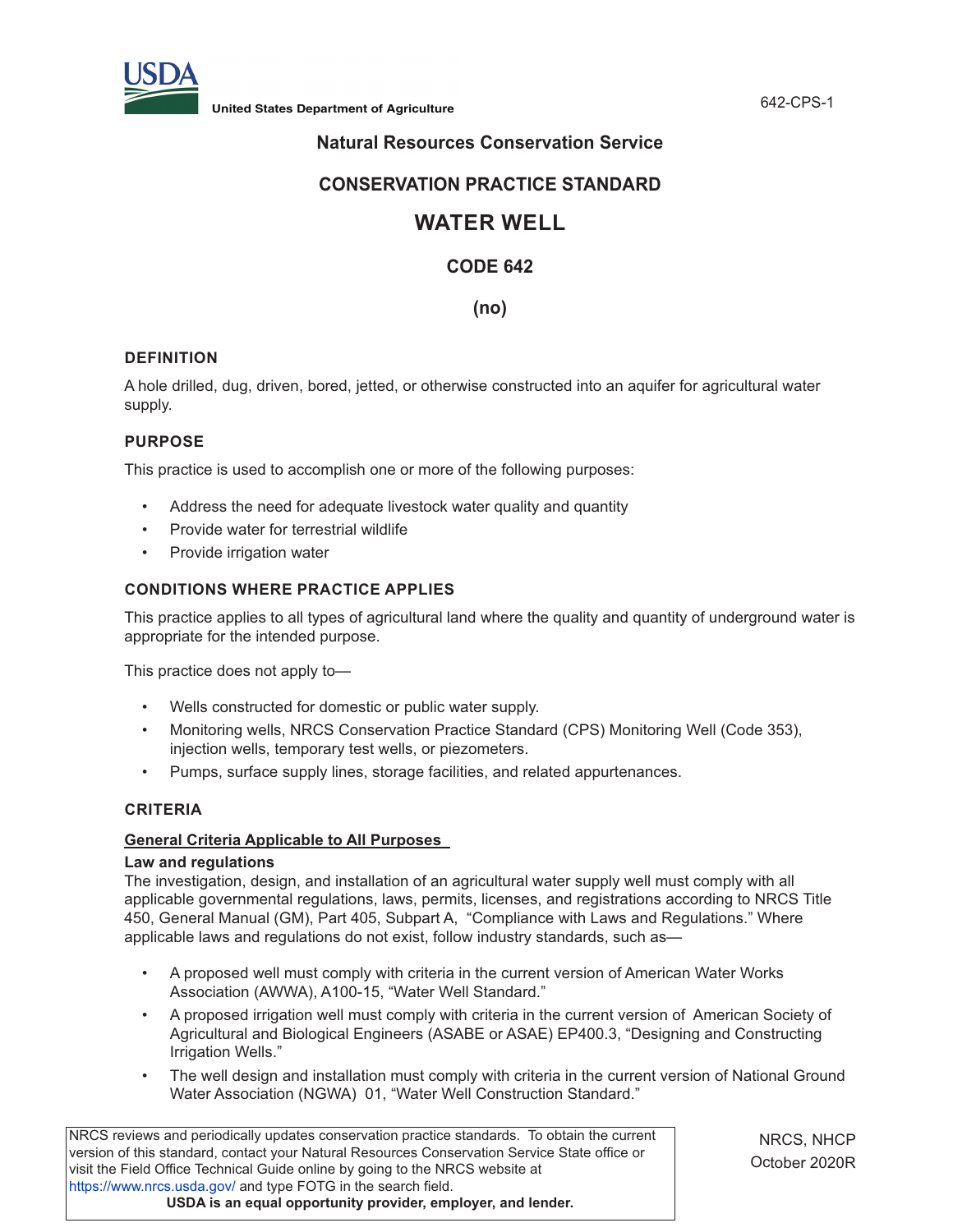#### **Roles and responsibilities**

Licensed water well driller is responsible for drilling and installing the water well, according to State regulations.

The landowner is responsible for obtaining all necessary permits, rights, or approvals according to NRCS 450-GM-405 and applicable laws, rules, and regulations.

The landowner and/or licensed contractor are responsible for locating all buried utilities in the project area, including drainage tiles and other structural measures.

#### **Site suitability**

Use reliable local experience, and review all relevant geologic maps, reports, and well records maintained by State and Federal agencies to evaluate ground water quantity and quality. When local hydrogeologic data are limited or conditions are complex and uncertain, conduct onsite evaluation to provide professional recommendations regarding site suitability.

Locate the well according to the Occupational Safety and Health Administration (OSHA) Standard 1926.1408 (h), "Power line safety (up to 350 kV)–equipment operations" to comply with setback distances from overhead or underground utility lines or other safety hazards.

Locate the well away and upgradient from potential surface and subsurface contamination or pollution and areas subject to flooding, according to State regulations. In determining hydraulic gradient, consider both pumped and static water levels.

Laterally locate the well to comply with applicable conservation practice standards and State-specific water well setback zones and prohibitions.

Clear the site of all trees, brush, and obstructions. Locate the drill rig, related equipment, and the well on relatively flat, reasonably dry, working surface for a safe and effective working environment.

#### **Wellhead protection**

Divert all surface runoff, precipitation, and drainage away from the wellhead. Compact, mound, and slope earth material away from the wellhead.

Protect the wellhead and associated appurtenances from contamination or damage by wildlife, livestock, farm machinery, vehicle parking, or other harmful human activity.

#### **Grouting and sealing the casing**

When drilling into hard rock formations or physically stable geologic materials, install a minimum of 10 feet of casing.

For erodible, friable, or otherwise unstable materials, install watertight grouted casing.

Install a watertight seal in the annulus of all well casing. Acceptable sealants include mortar containing expansive hydraulic cement, bentonite-based grout, bentonite chips and pellets, sand-cement grout, neat cement, or concrete.

Use sealant, packers, or similar retaining device to isolate one or more aquifers or zones that produce poor ground water quality to prevent commingling or cross-contamination. Provide a similar positive seal to separate water-bearing zones where comingling is not desired.

For artesian wells (flowing and nonflowing), grout the casing and geologic units directly above and below the aquifer to retain its confining pressure.

When casing extends to the borehole bottom, install a watertight end cap or grout seal to prevent entry of geologic material. For designs requiring telescoped screen assemblies, install one or more sand-tight seals between the top of the telescoped screen assembly and the casing.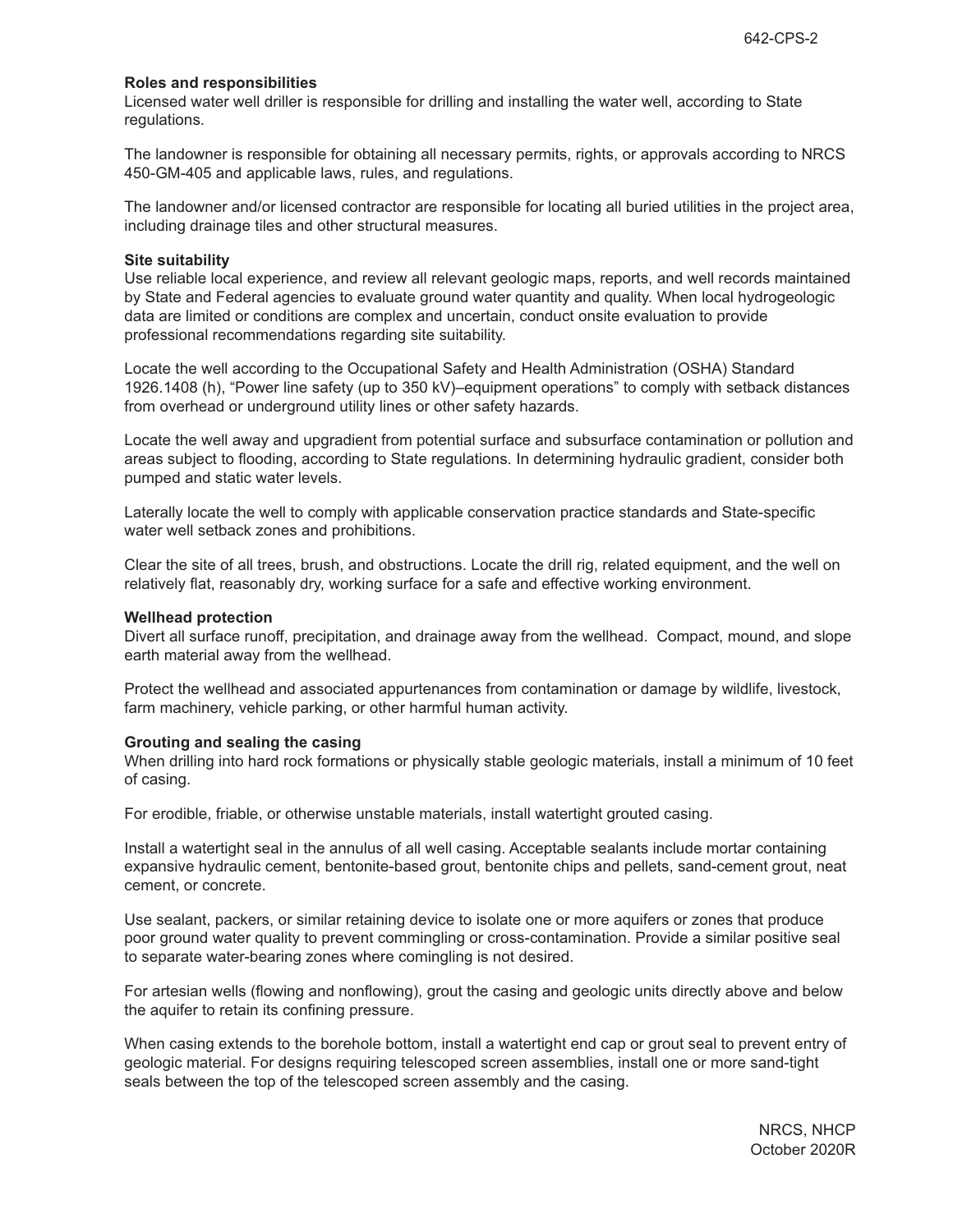After well completion, provide a suitably threaded, flanged, welded cap, or compression seal to prevent entry of contaminants into the well.

#### **Casing materials**

Acceptable materials for casing include steel, iron, stainless steel, copper alloys, plastic, fiberglass, concrete, or other material of equivalent strength, which have sufficient chemical resistance to the ground water for the design life of the well. To prevent galvanic corrosion, do not join dissimilar metals. Select a casing diameter to permit satisfactory installation and efficient operation of a submersible pump, if used. Typically, the casing diameter should be a minimum of 2 inches larger than the maximum outside diameter of the pump and pump column.

Select casing material that can withstand all anticipated static and dynamic pressures imposed on the casing while maintaining a watertight seal during installation, well development, and use throughout the design life of the well. When needed, mechanically support casing during installation to maintain joint integrity. Refer to NRCS National Engineering Handbook (NEH) (Title 210), Part 631, "Geology," for guidance in determining proper differential head limitations for approved casing materials.

#### **Screen and filter pack**

Screen slot size and filter pack (artificial or natural) must conform to the characteristics listed in ASTM D5092, "Standard Practice for Design and Installation of Groundwater Monitoring Wells" and ASTM D6725, "Standard Practice for Direct Push Installation of Prepacked Screen Monitoring Wells in Unconsolidated Aquifers." Use only manufactured well screen that consists of corrosion-resistant material.

Install a well screen and filter pack (artificial or natural) if any of the following conditions exist:

- Presence of a poorly graded, fine sand aquifer or heaving or caving sands;
- Presence of a highly variable aquifer, such as alternating sand and clay layers;
- Presence of a poorly cemented sandstone or other loosely compacted material;
- Requirement for maximum yield from a low-yielding aquifer;
- Hole drilled by reverse circulation.

Refer to ASTM D5092 for filter pack quality criteria and filter pack and well screen slot size compatibility with formation rock and soil.

Use a prepacked well screen for horizontal, vertical, or angled wells. Use an artificial filter pack if natural filter pack is unavailable.

#### **Screen and filter pack installation**

Position the well screen according to the depth of the water-bearing zone(s) below the ground surface and thickness of the water-bearing zone penetrated by the drill hole. Install a conventional filter pack from the bottom up and place in a manner that avoids segregation and bridging of particles. Install filter pack according to NRCS 210-NEH-631, and ASTM D5092.

When bentonite seals are allowed, hydrate bentonite to facilitate expansion and fill voids. Hydrate bentonite according to manufacturer's recommendations.

For a screened well cased to the well bottom, install several extra feet of blank screen or casing at the bottom of the well to accommodate sediment that passes through the well screens and settles to the bottom of the well.

#### **Access port**

Install an access port with a minimum diameter of 0.5 inch to allow for unobstructed measurement of depth of the water surface, or for the installation of a pressure gage for measuring shut-in pressure of a flowing well.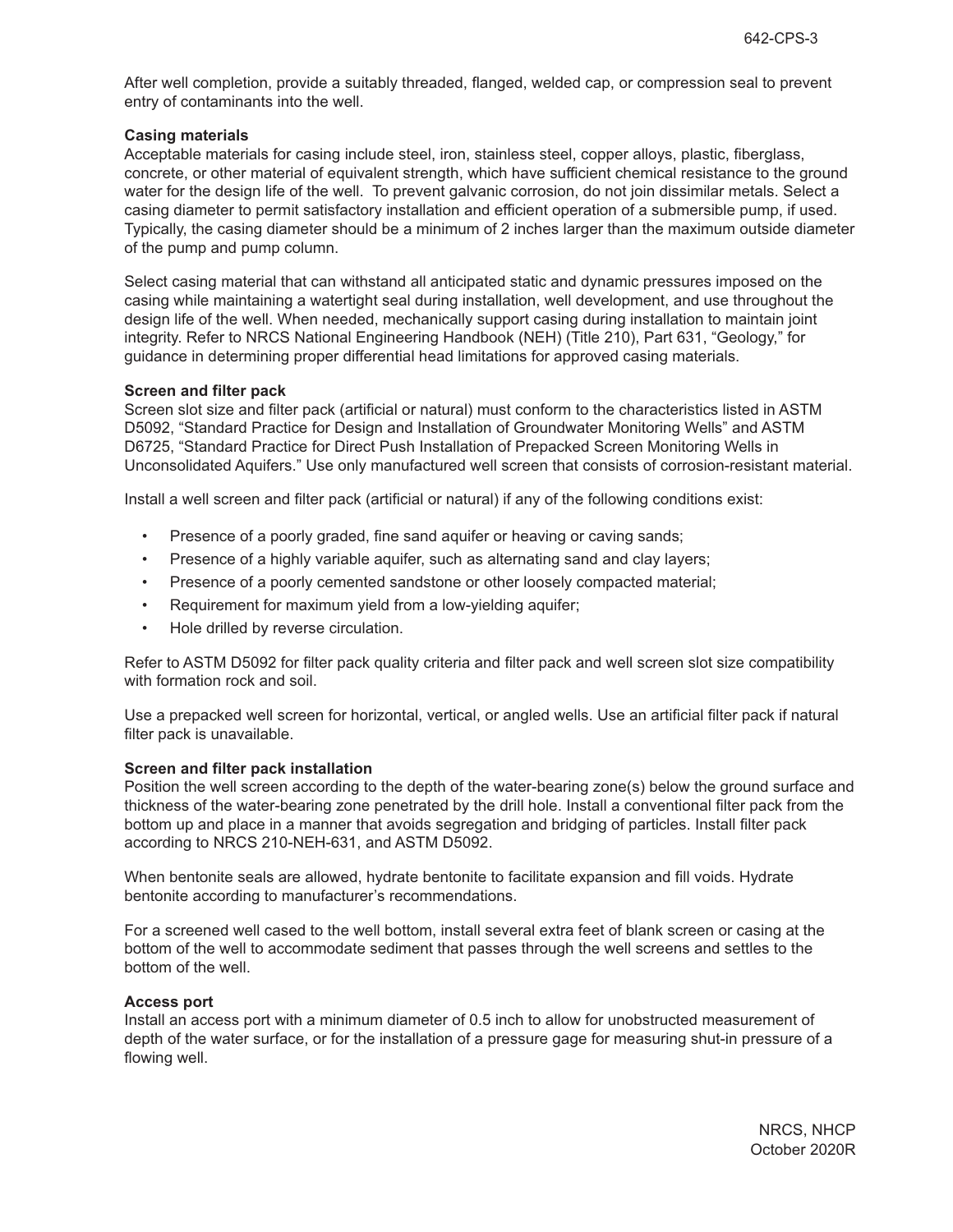Seal or cap access ports, pressure gages, and all other openings in the well cover to prevent entry of unwanted materials and to discourage tampering. A removable cap is acceptable for an access port.

#### **Well development**

After completing well construction, but before conducting well performance (aquifer) tests, develop the well to remove fines, drill cuttings, mud, drilling fluids, and additives. Well development is required for all water wells. Pump the well at approximately 120 percent of the anticipated normal production rate until water discharge is clear. Do not use the permanent pump to conduct any well development work. Refer to ASTM 5521 "Standard Guide for Development of Groundwater Monitoring Wells in Granular Aquifers" for well development procedure.

#### **Water quality testing**

If local water quality conditions are unknown or questionable, test the well water using parameters that pertain to well performance or the suitability of the water for its intended usage. Test well water according to NRCS CPS Groundwater Testing (Code 355).

#### **Disinfection**

Prior to chemical disinfection, remove foreign substances, such as grease, soil, sediment, joint dope, and scum from the well and near the wellhead. Clean all pump parts before placing them into the well. Disinfect the well using a chlorine compound at a concentration of a minimum 50 mg/L (50 ppm).

#### **Well performance (aquifer) testing**

Design the well so at maximum drawdown, the water surface does not drop to the top of the highest screen or pump intake. Wait no less than 24 hrs after well development is completed and the water level has stabilized, to conduct a pumping test for determining specific capacity and dynamic water levels. Refer to NRCS 210-NEH-631 and 210-NEH, Part 650, Chapter 12, Section 650.1205, "Wells" for guidance on conducting, recording, and analyzing pumping tests.

Discharge water a minimum of 300 feet from the well and in such a way that reduces erosion to the land surface and prevents potential artificial recharge during the test.

Take all measurements from the top of well casing.

#### **CONSIDERATIONS**

Consider the following when planning and designing a water well:

- Evaluating the potential for adverse interference with existing nearby production wells when planning and designing the water well
- Health impacts of nitrates in groundwater used for livestock consumption. In areas of nitrogen fertilizer use, consider checking with the local Health Department for excess nitrogen levels in ground water
- Health impacts of ground water mineral content used for irrigation or animal watering. Minerals contained in ground water, such as selenium, sodium, sulfate, and others have the potential to negatively impact soil, plant and animal health
- For (aquifer) testing, consider the potential for ground water overdraft and the long-term, safe aquifer yield

#### **PLANS AND SPECIFICATIONS**

Develop plans and specifications that clearly describe requirements for applying the practice to achieve its intended purposes. If not already specified in the documentation required by the State regulatory authority, record the following information in the installation record:

• Location of water well by Global Positioning System (GPS) coordinates or in a sufficiently detailed narrative description to readily locate the well.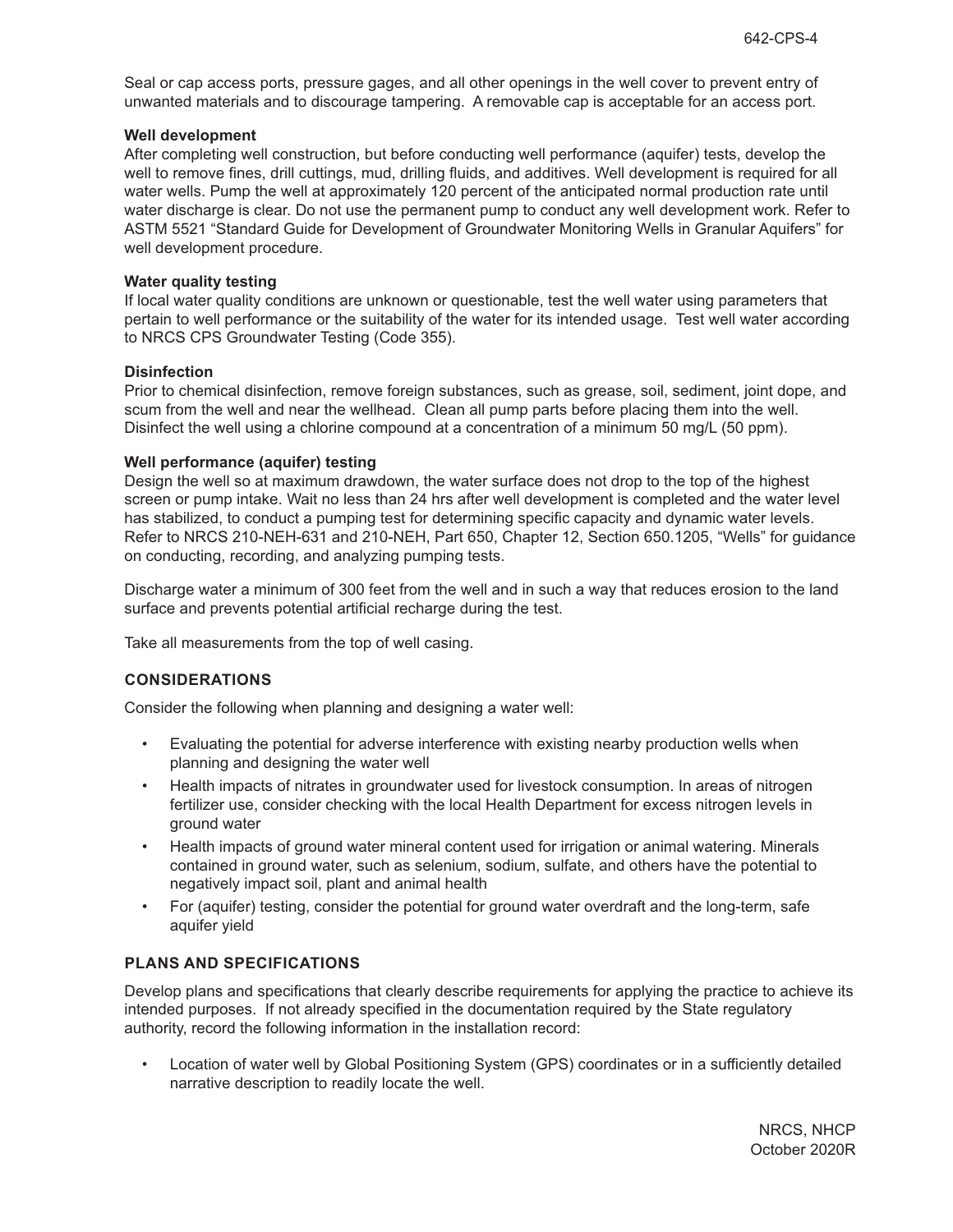- Name of well owner.
- Type of casing material or schedule, and whether new or used.
- Height of casing extending aboveground surface.
- Static water level measured from top edge of casing or from ground surface.
- Well diameter, total well depth, and screened depth/interval.
- Notification of whether aquifer is artesian or non-artesian. If well is flowing artesian, provide flow rate and pressure.
- Screen slot size and filter gradation (if used).
- Drilling method and bore hole diameter.
- Well development methods used.
- Results of pump test, drawdown, pumping rate, specific capacity, and well efficiency.
- Driller's log for water-bearing and dry holes.
- If water quality was tested, record the parameters and test results, date of sampling, name of person who took sample, and name of laboratory that conducted tests.
- Schematic drawing of well construction showing well diameter and depth, casing and liner diameters, fill, bentonite, or grouting surface elevation, and top of well head elevation.
- Disinfection method and solution used, and date the well is disinfected.

### **OPERATION AND MAINTENANCE**

Prepare a site-specific plan for operation and maintenance of the water well. The owner is responsible for keeping and maintaining well construction records with the maintenance plan. The owner must ensure periodic inspection of the well for proper functioning and water quality.

Do not store or mix agricultural chemicals, such as fertilizers and pesticides, or rinse containers within a 100-foot radius of the wellhead.

Regular inspection must include conditions that affect well performance, based upon the well's intended use. As a minimum, these conditions include—

- Declines in discharge, static level, maximum pumping level, and pressure (for artesian wells) that are outside acceptable limits for the well design.
- Appearance of sediment that may damage the well, pump, or appurtenances.
- Changes in water quality including odor, color, taste, and chemistry.
- Presence of algae or iron bacteria.

For wells that have blank casing installed below the screen, periodically bail or flush the well to remove excessive, accumulated sediment.

In the maintenance record, include statements describing identified problems, corrective action taken and date, and specific capacity of well before and after corrective action. The owner must remedy unacceptable conditions in a timely manner.

In the event the well becomes unserviceable, it may be decommissioned according to NRCS Conservation Practice Standard Well Decommissioning (Code 351).

#### **REFERENCES**

American National Standards Institute National Groundwater Association (ANSI/NGWA-01-14). 2014. Water Well Construction.

American National Standards Institute/American Society of Agricultural Engineers (ANSI/ASAE). 2017. American National Standard EP400.3, Designing and Constructing Irrigation Wells.